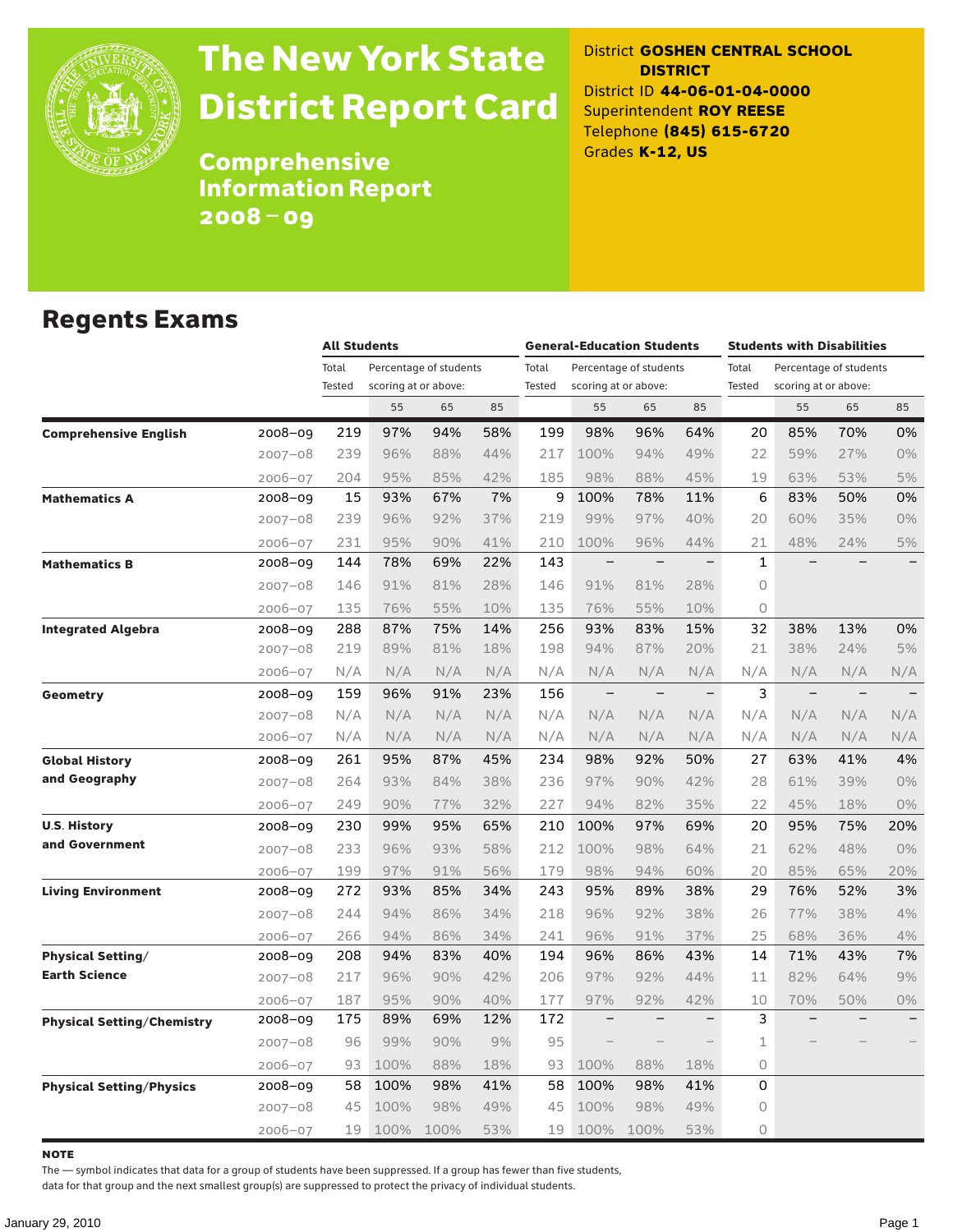### Regents Exams

|                              |             |                 | <b>All Students</b>  |                        |      |       |                             |                        |      |           | <b>General-Education Students Students with Disabilities</b> |    |    |  |
|------------------------------|-------------|-----------------|----------------------|------------------------|------|-------|-----------------------------|------------------------|------|-----------|--------------------------------------------------------------|----|----|--|
|                              |             | Total<br>Tested | scoring at or above: | Percentage of students |      | Total | Tested scoring at or above: | Percentage of students |      | Total     | Percentage of students<br>Tested scoring at or above:        |    |    |  |
|                              |             |                 | 55                   | 65                     | 85   |       | 55                          | 65                     | 85   |           | 55                                                           | 65 | 85 |  |
| <b>Comprehensive French</b>  | $2008 - 09$ | 64              | 98%                  | 98%                    | 69%  | 64    | 98%                         | 98%                    | 69%  | 0         |                                                              |    |    |  |
|                              | $2007 - 08$ | 58              | 100%                 | 98%                    | 72%  | 57    |                             |                        |      | 1         |                                                              |    |    |  |
|                              | $2006 - 07$ | 45              | 100%                 | 98%                    | 69%  | 45    | 100%                        | 98%                    | 69%  | 0         |                                                              |    |    |  |
| <b>Comprehensive German</b>  | $2008 - 09$ | 0               |                      |                        |      | 0     |                             |                        |      | 0         |                                                              |    |    |  |
|                              | $2007 - 08$ | $\circ$         |                      |                        |      | 0     |                             |                        |      | 0         |                                                              |    |    |  |
|                              | $2006 - 07$ | 0               |                      |                        |      | 0     |                             |                        |      | 0         |                                                              |    |    |  |
| <b>Comprehensive Hebrew</b>  | $2008 - 09$ | 0               |                      |                        |      | 0     |                             |                        |      | 0         |                                                              |    |    |  |
|                              | $2007 - 08$ | $\circ$         |                      |                        |      | 0     |                             |                        |      | 0         |                                                              |    |    |  |
|                              | $2006 - 07$ | 0               |                      |                        |      | 0     |                             |                        |      | 0         |                                                              |    |    |  |
| <b>Comprehensive Italian</b> | $2008 - 09$ | 0               |                      |                        |      | 0     |                             |                        |      | 0         |                                                              |    |    |  |
|                              | $2007 - 08$ | 0               |                      |                        |      | 0     |                             |                        |      | 0         |                                                              |    |    |  |
|                              | $2006 - 07$ | 0               |                      |                        |      | 0     |                             |                        |      | $\circ$   |                                                              |    |    |  |
| <b>Comprehensive Latin</b>   | $2008 - 09$ | 8               | 100%                 | 100%                   | 100% | 8     | 100%                        | 100%                   | 100% | 0         |                                                              |    |    |  |
|                              | $2007 - 08$ | 4               |                      |                        |      | 4     |                             |                        |      | $\bigcap$ |                                                              |    |    |  |
|                              | $2006 - 07$ | 5               | 100%                 | 100%                   | 100% | 5     | 100%                        | 100%                   | 100% | 0         |                                                              |    |    |  |
| <b>Comprehensive Spanish</b> | $2008 - 09$ | 128             | 98%                  | 97%                    | 73%  | 125   |                             |                        |      | 3         |                                                              |    |    |  |
|                              | $2007 - 08$ | 92              | 98%                  | 96%                    | 67%  | 92    | 98%                         | 96%                    | 67%  | 0         |                                                              |    |    |  |
|                              | $2006 - 07$ | 106             | 99%                  | 97%                    | 60%  | 106   | 99%                         | 97%                    | 60%  | 0         |                                                              |    |    |  |

### note

The — symbol indicates that data for a group of students have been suppressed. If a group has fewer than five students,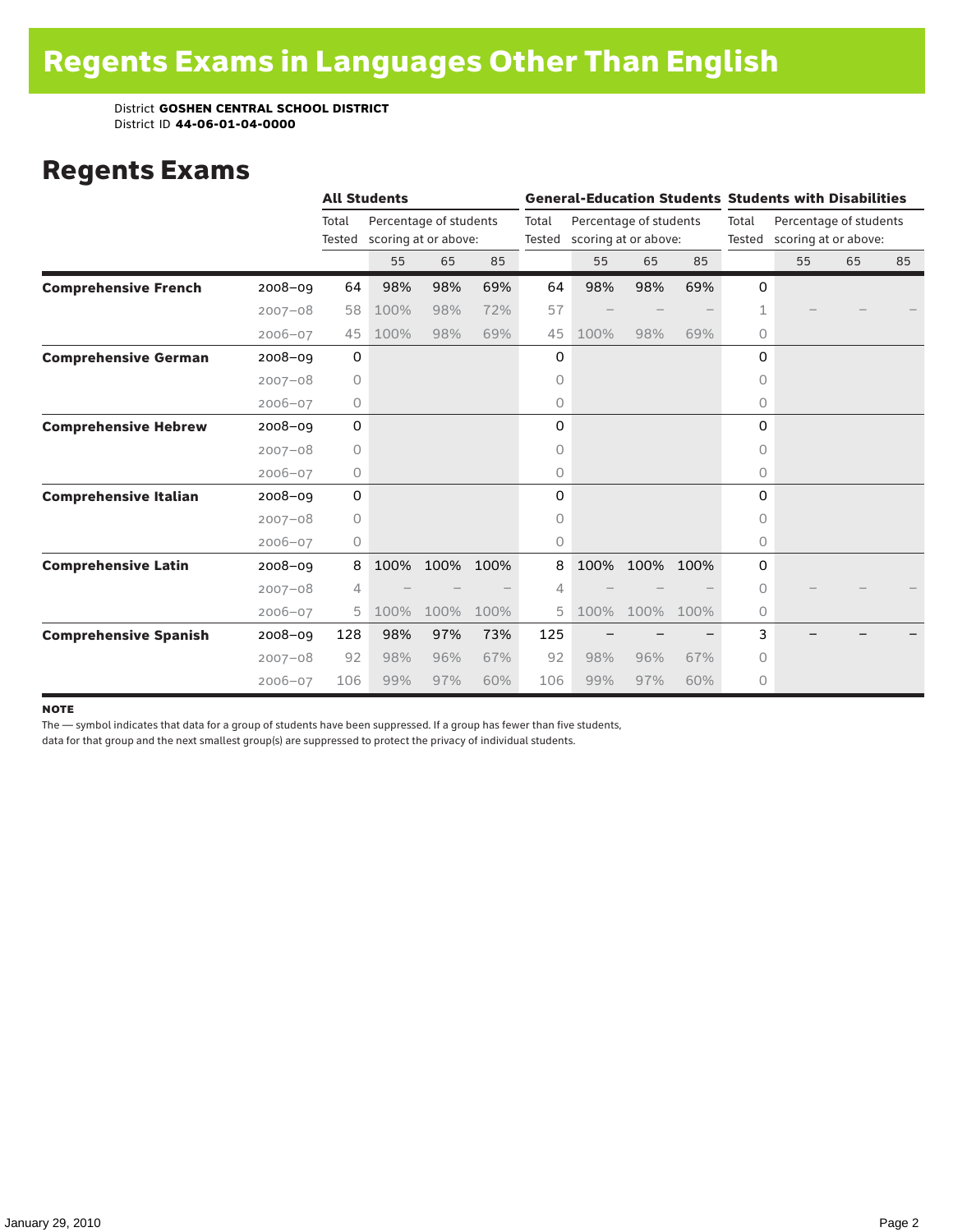# Regents Competency Tests

|                       |             | <b>All Students</b> |                  |                     |                  | <b>General-Education Students Students with Disabilities</b> |                  |  |  |
|-----------------------|-------------|---------------------|------------------|---------------------|------------------|--------------------------------------------------------------|------------------|--|--|
|                       |             | <b>Total Tested</b> | Percent Passing: | <b>Total Tested</b> | Percent Passing: | <b>Total Tested</b>                                          | Percent Passing: |  |  |
| <b>Mathematics</b>    | 2008-09     | 14                  | 71%              | 0                   |                  | 14                                                           | 71%              |  |  |
|                       | $2007 - 08$ | 22                  | 41%              | 0                   |                  | 22                                                           | 41%              |  |  |
|                       | $2006 - 07$ | 15                  | 73%              | 0                   |                  | 15                                                           | 73%              |  |  |
| <b>Science</b>        | 2008-09     | $\overline{1}$      | 71%              | 0                   |                  | 7                                                            | 71%              |  |  |
|                       | $2007 - 08$ | 8                   | 63%              | 0                   |                  | 8                                                            | 63%              |  |  |
|                       | $2006 - 07$ | 5                   | 80%              | 0                   |                  | 5                                                            | 80%              |  |  |
| <b>Reading</b>        | 2008-09     | 13                  | 69%              | 0                   |                  | 13                                                           | 69%              |  |  |
|                       | $2007 - 08$ | 5                   | 60%              | 0                   |                  | 5                                                            | 60%              |  |  |
|                       | $2006 - 07$ | 10                  | 80%              | 0                   |                  | 10                                                           | 80%              |  |  |
| <b>Writing</b>        | 2008-09     | 5                   | 100%             | 0                   |                  | 5                                                            | 100%             |  |  |
|                       | $2007 - 08$ | 16                  | 88%              | 0                   |                  | 16                                                           | 88%              |  |  |
|                       | $2006 - 07$ | 8                   | 75%              | 0                   |                  | 8                                                            | 75%              |  |  |
| <b>Global Studies</b> | 2008-09     | 21                  | 19%              | 0                   |                  | 21                                                           | 19%              |  |  |
|                       | $2007 - 08$ | 23                  | 22%              | 1                   |                  | 22                                                           |                  |  |  |
|                       | $2006 - 07$ | 19                  | 32%              | 1                   |                  | 18                                                           |                  |  |  |
| <b>U.S. History</b>   | 2008-09     | 6                   | 17%              | 0                   |                  | 6                                                            | 17%              |  |  |
| and Government        | $2007 - 08$ | 6                   | 17%              | 0                   |                  | 6                                                            | 17%              |  |  |
|                       | $2006 - 07$ | 5                   | 40%              | 0                   |                  | 5                                                            | 40%              |  |  |

### **NOTE**

The — symbol indicates that data for a group of students have been suppressed. If a group has fewer than five students,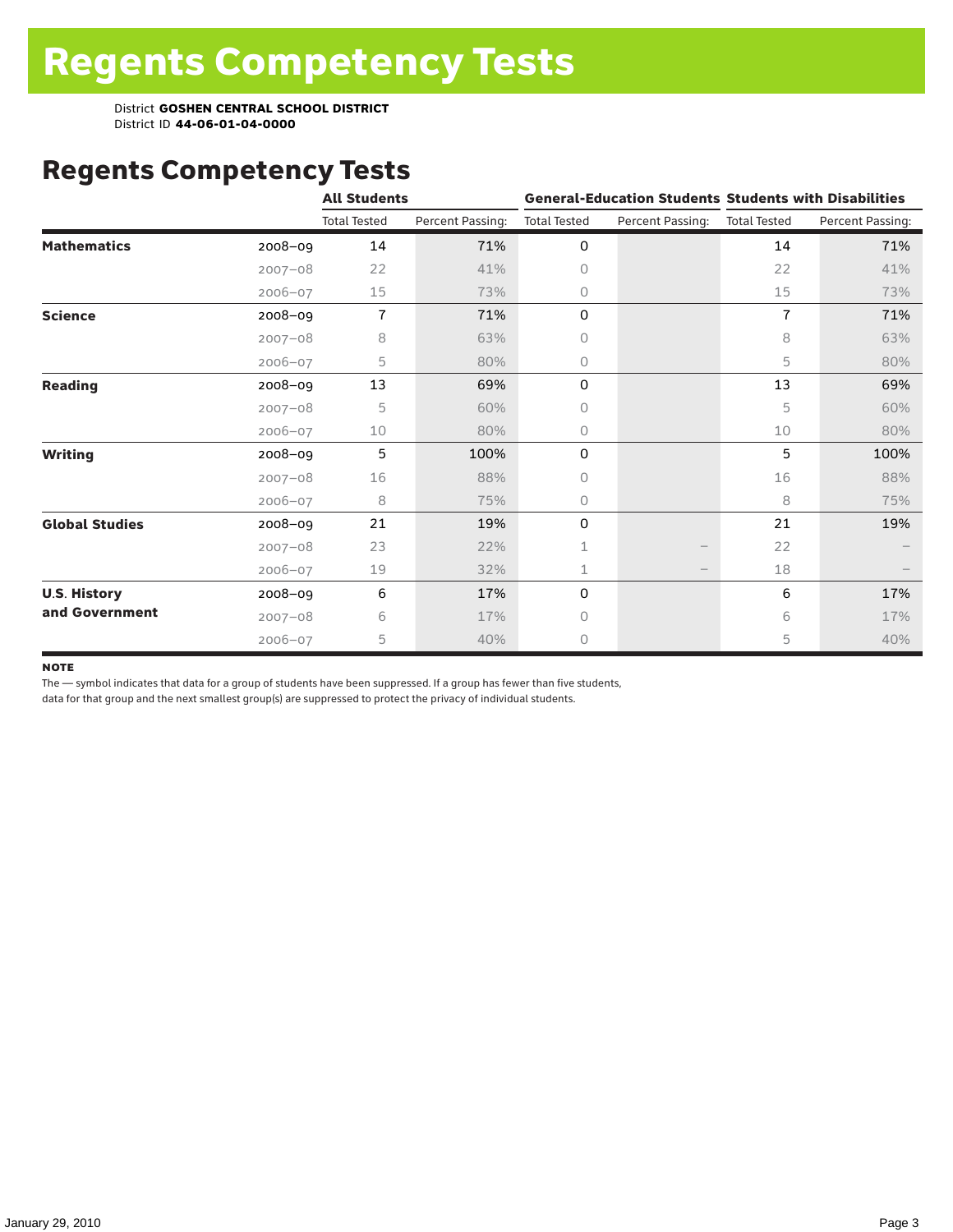### Second Language Proficiency Examinations

|                |             | <b>All Students</b> |                  |                     |                               | <b>General-Education Students Students with Disabilities</b> |                  |  |  |
|----------------|-------------|---------------------|------------------|---------------------|-------------------------------|--------------------------------------------------------------|------------------|--|--|
|                |             | <b>Total Tested</b> | Percent Passing: | <b>Total Tested</b> | Percent Passing: Total Tested |                                                              | Percent Passing: |  |  |
| <b>French</b>  | 2008-09     | 74                  | 97%              | 73                  |                               | $\mathbf{1}$                                                 |                  |  |  |
|                | $2007 - 08$ | 92                  | 91%              | 92                  | 91%                           | 0                                                            |                  |  |  |
|                | $2006 - 07$ | 91                  | 95%              | 91                  | 95%                           | 0                                                            |                  |  |  |
| German         | 2008-09     | 0                   |                  | 0                   |                               | 0                                                            |                  |  |  |
|                | $2007 - 08$ | 0                   |                  | 0                   |                               | 0                                                            |                  |  |  |
|                | $2006 - 07$ | 0                   |                  | 0                   |                               | $\circ$                                                      |                  |  |  |
| Italian        | 2008-09     | $\mathbf 0$         |                  | 0                   |                               | 0                                                            |                  |  |  |
|                | $2007 - 08$ | 0                   |                  | 0                   |                               | 0                                                            |                  |  |  |
|                | $2006 - 07$ | 0                   |                  | 0                   |                               | $\bigcap$                                                    |                  |  |  |
| Latin          | $2008 - 09$ | 0                   |                  | 0                   |                               | 0                                                            |                  |  |  |
|                | $2007 - 08$ | 0                   |                  | 0                   |                               | 0                                                            |                  |  |  |
|                | $2006 - 07$ | 0                   |                  | 0                   |                               | 0                                                            |                  |  |  |
| <b>Spanish</b> | 2008-09     | 128                 | 92%              | 126                 |                               | 2                                                            |                  |  |  |
|                | $2007 - 08$ | 136                 | 91%              | 136                 | 91%                           | $\bigcap$                                                    |                  |  |  |
|                | $2006 - 07$ | 128                 | 99%              | 124                 | $\qquad \qquad -$             | 4                                                            |                  |  |  |

### **NOTE**

The — symbol indicates that data for a group of students have been suppressed. If a group has fewer than five students,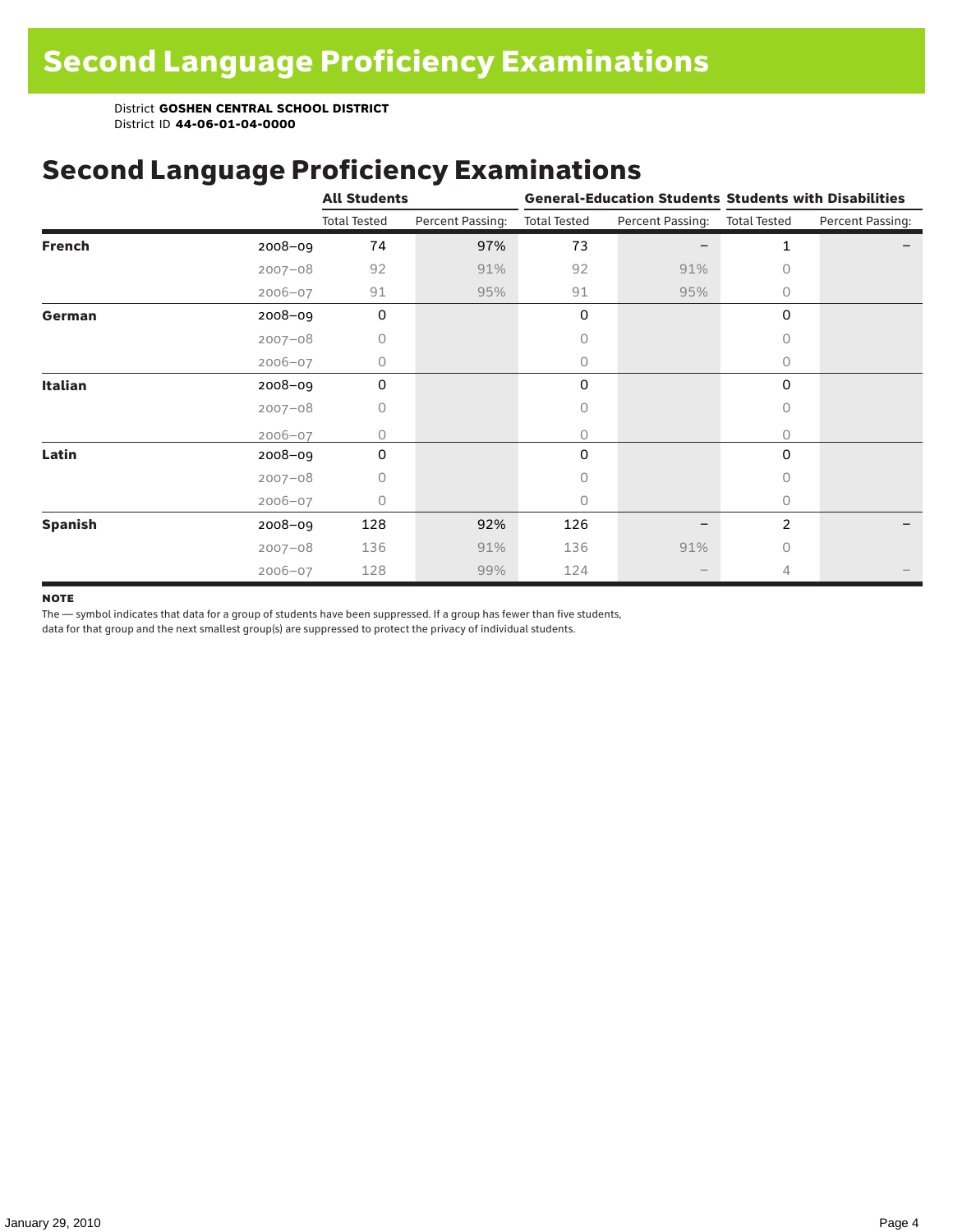### New York State English as a Second Language Achievement Test (NYSESLAT)

|                  |             |                | <b>All Students</b>               |                     |                             |       | <b>General-Education Students</b><br><b>Students with Disabilities</b> |                                   |                     |                             |                          |                |                                   |       |
|------------------|-------------|----------------|-----------------------------------|---------------------|-----------------------------|-------|------------------------------------------------------------------------|-----------------------------------|---------------------|-----------------------------|--------------------------|----------------|-----------------------------------|-------|
|                  |             | Total          |                                   |                     | Percent of students scoring |       | Total                                                                  |                                   |                     | Percent of students scoring |                          | Total          | Percent of students scoring       |       |
|                  |             |                | Tested in each performance level: |                     |                             |       |                                                                        | Tested in each performance level: |                     |                             |                          |                | Tested in each performance level: |       |
|                  |             |                |                                   | Begin. Interm. Adv. |                             | Prof. |                                                                        |                                   | Begin. Interm. Adv. |                             | Prof.                    |                | Begin. Interm. Adv.               | Prof. |
| <b>Listening</b> | $2008 - 09$ | 37             | 3%                                | 19%                 | 43%                         | 35%   | 35                                                                     |                                   |                     |                             |                          | 2              |                                   |       |
| and Speaking     | $2007 - 08$ | 27             | 0%                                | 7%                  | 48%                         | 44%   | 23                                                                     |                                   |                     |                             |                          | 4              |                                   |       |
| $(Grades K-1)$   | $2006 - 07$ | 24             | 13%                               | 54%                 | 33%                         | 0%    | 22                                                                     |                                   |                     |                             |                          | $\overline{2}$ |                                   |       |
| <b>Reading</b>   | $2008 - 09$ | 37             | 24%                               | 30%                 | 14%                         | 32%   | 35                                                                     |                                   |                     |                             | $\overline{\phantom{0}}$ | 2              |                                   |       |
| and Writing      | $2007 - 08$ | 27             | 30%                               | 52%                 | 15%                         | 4%    | 23                                                                     |                                   |                     |                             |                          | 4              |                                   |       |
| $(Grades K-1)$   | $2006 - 07$ | 24             | 33%                               | 21%                 | 42%                         | 4%    | 22                                                                     |                                   |                     |                             | $\overline{\phantom{0}}$ | 2              |                                   |       |
| Listening        | $2008 - 09$ | 31             | 3%                                | 3%                  | 29%                         | 65%   | 30                                                                     |                                   |                     |                             | -                        | 1              |                                   |       |
| and Speaking     | $2007 - 08$ | 35             | 0%                                | 3%                  | 37%                         | 60%   | 33                                                                     |                                   |                     |                             |                          | $\overline{2}$ |                                   |       |
| $(Grades 2-4)$   | $2006 - 07$ | 30             | 7%                                | 13%                 | 43%                         | 37%   | 27                                                                     |                                   |                     |                             | $\overline{\phantom{0}}$ | 3              |                                   |       |
| <b>Reading</b>   | $2008 - 09$ | 31             | 3%                                | 19%                 | 55%                         | 23%   | 30                                                                     |                                   |                     |                             | $\overline{\phantom{0}}$ | $\mathbf 1$    |                                   |       |
| and Writing      | $2007 - 08$ | 35             | 3%                                | 20%                 | 46%                         | 31%   | 33                                                                     |                                   |                     |                             | $\overline{\phantom{0}}$ | $\overline{2}$ |                                   |       |
| $(Grades 2-4)$   | $2006 - 07$ | 30             | 17%                               | 23%                 | 33%                         | 27%   | 27                                                                     |                                   |                     |                             | $\qquad \qquad -$        | 3              |                                   |       |
| <b>Listening</b> | $2008 - 09$ | 14             | 7%                                | 14%                 | 36%                         | 43%   | 12                                                                     |                                   |                     |                             | $\overline{\phantom{0}}$ | 2              |                                   |       |
| and Speaking     | $2007 - 08$ | 11             | 18%                               | 9%                  | 55%                         | 18%   | 10                                                                     |                                   |                     |                             | $\overline{\phantom{0}}$ | 1              |                                   |       |
| $(Grades 5-6)$   | $2006 - 07$ | $\overline{1}$ | 0%                                | 14%                 | 71%                         | 14%   | 6                                                                      |                                   |                     |                             | $\overline{\phantom{0}}$ | 1              |                                   |       |
| <b>Reading</b>   | $2008 - 09$ | 14             | 14%                               | 7%                  | 43%                         | 36%   | 12                                                                     |                                   |                     |                             | -                        | 2              |                                   |       |
| and Writing      | $2007 - 08$ | 11             | 27%                               | 0%                  | 64%                         | 9%    | 10                                                                     |                                   |                     |                             | $\qquad \qquad -$        | 1              |                                   |       |
| $(Grades 5-6)$   | $2006 - 07$ | $\overline{1}$ | $0\%$                             | 57%                 | 29%                         | 14%   | 6                                                                      |                                   |                     |                             | $\qquad \qquad -$        | $\mathbf 1$    |                                   |       |
| Listening        | 2008-09     | 11             | 18%                               | 0%                  | 27%                         | 55%   | 10                                                                     |                                   |                     |                             | $\overline{\phantom{0}}$ | $\mathbf{1}$   |                                   |       |
| and Speaking     | $2007 - 08$ | 13             | 0%                                | 0%                  | 46%                         | 54%   | 12                                                                     |                                   |                     |                             |                          | $\mathbf 1$    |                                   |       |
| $(Grades 7-8)$   | $2006 - 07$ | 9              | 11%                               | 33%                 | 22%                         | 33%   | 8                                                                      |                                   |                     |                             | $\qquad \qquad -$        | 1              |                                   |       |
| <b>Reading</b>   | 2008-09     | 10             | 30%                               | 20%                 | 20%                         | 30%   | 9                                                                      |                                   |                     |                             |                          | 1              |                                   |       |
| and Writing      | $2007 - 08$ | 13             | 8%                                | 54%                 | 15%                         | 23%   | 12                                                                     |                                   |                     |                             | $\overline{\phantom{0}}$ | 1              |                                   |       |
| (Grades $7-8$ )  | $2006 - 07$ | 9              | 22%                               | 56%                 | 22%                         | 0%    | 8                                                                      |                                   |                     |                             |                          | $\mathbf 1$    |                                   |       |
| <b>Listening</b> | $2008 - 09$ | 11             | 0%                                | 27%                 | 9%                          | 64%   | 10                                                                     |                                   |                     |                             |                          | 1              |                                   |       |
| and Speaking     | $2007 - 08$ | 9              | 44%                               | 22%                 | 11%                         | 22%   | 9                                                                      | 44%                               | 22%                 | 11%                         | 22%                      | 0              |                                   |       |
| $(Grades g-12)$  | $2006 - 07$ | $\overline{2}$ |                                   |                     |                             |       | 2                                                                      |                                   |                     |                             |                          | 0              |                                   |       |
| <b>Reading</b>   | $2008 - 09$ | 11             | 18%                               | 36%                 | 27%                         | 18%   | 10                                                                     |                                   |                     |                             |                          | 1              |                                   |       |
| and Writing      | $2007 - 08$ | 9              | 56%                               | 22%                 | 11%                         | 11%   | $\overline{9}$                                                         | 56%                               | 22%                 | 11%                         | 11%                      | 0              |                                   |       |
| $(Grades g-12)$  | $2006 - 07$ | 2              |                                   |                     |                             |       | 2                                                                      |                                   |                     |                             |                          | 0              |                                   |       |

#### **NOTE**

The — symbol indicates that data for a group of students have been suppressed. If a group has fewer than five students,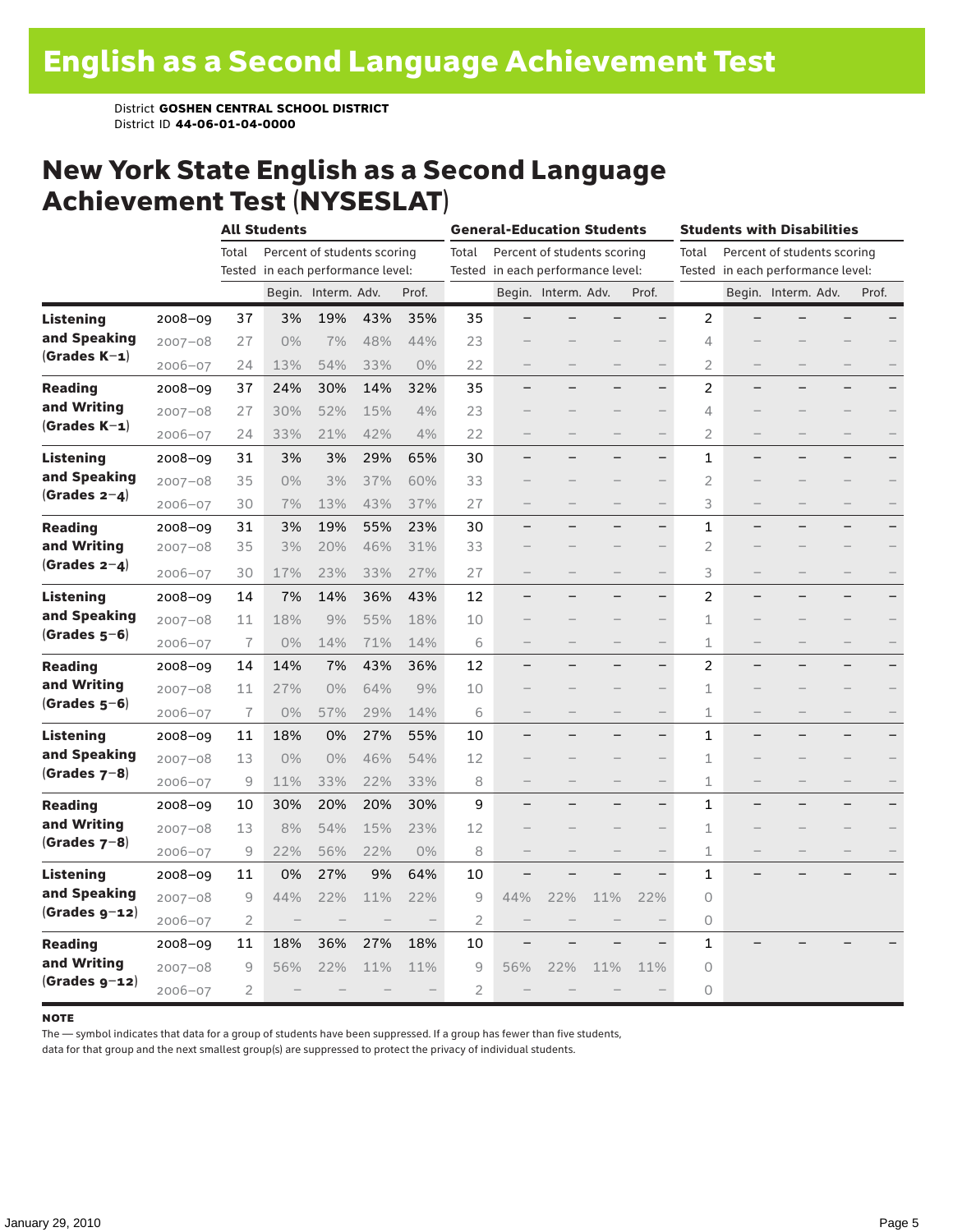# Elementary/Middle-Level Social Studies 2008–09

|                            | <b>All Students</b> |    |                                                    |     | <b>General-Education Students</b> |       |                                                    |           |     | <b>Students with Disabilities</b> |                                                    |     |     |     |                |
|----------------------------|---------------------|----|----------------------------------------------------|-----|-----------------------------------|-------|----------------------------------------------------|-----------|-----|-----------------------------------|----------------------------------------------------|-----|-----|-----|----------------|
|                            | Total               |    | Percentage of students<br>Tested scoring at level: |     |                                   | Total | Percentage of students<br>Tested scoring at level: |           |     | Total                             | Percentage of students<br>Tested scoring at level: |     |     |     |                |
|                            |                     |    |                                                    |     | 4                                 |       |                                                    |           |     |                                   |                                                    |     |     |     | $\overline{4}$ |
| <b>Elementary</b><br>Level | 201                 | 7% | 3%                                                 | 43% | 46%                               | 181   | 3%                                                 | <b>3%</b> | 44% | 51%                               | 20                                                 | 50% | 10% | 35% | 5%             |
| <b>Middle Level</b>        | 230                 | 3% | 19%                                                | 50% | 28%                               | 203   | 1%                                                 | 15%       | 53% | 32%                               |                                                    | 19% | 48% | 33% | 0%             |

### 2005 Total Cohort Performance on Regents Exams After Four Years

|                                        |                        | <b>All Students</b>                |     |              | <b>General-Education Students</b> |                                    |     |              | <b>Students with Disabilities</b> |                                    |     |              |  |
|----------------------------------------|------------------------|------------------------------------|-----|--------------|-----------------------------------|------------------------------------|-----|--------------|-----------------------------------|------------------------------------|-----|--------------|--|
|                                        | Cohort<br>$\circ$<br>屲 | Percentage of<br>students scoring: |     |              | Cohort<br>ō<br>멷                  | Percentage of<br>students scoring: |     |              | Cohort<br>9<br>문                  | Percentage of<br>students scoring: |     |              |  |
|                                        |                        | $55 - 64$                          |     | 65-84 85-100 |                                   | $55 - 64$                          |     | 65-84 85-100 |                                   | $55 - 64$                          |     | 65-84 85-100 |  |
| <b>Global History</b><br>and Geography | 251                    | 4%                                 | 50% | 33%          | 221                               | 2%                                 | 54% | 38%          | 30                                | 20%                                | 23% | 0%           |  |
| <b>U.S. History</b><br>and Government  | 251                    | 3%                                 | 32% | 55%          | 221                               | 1%                                 | 31% | 62%          | 30                                | 17%                                | 37% | 0%           |  |
| <b>Science</b>                         | 251                    | 4%                                 | 49% | 37%          | 221                               | 2%                                 | 52% | 43%          | 30                                | 20%                                | 27% | 0%           |  |

# New York State Alternate Assessments (NYSAA) 2008–09

| AIL SLUUEIILS |   |                  |   |                            |  |  |  |  |  |
|---------------|---|------------------|---|----------------------------|--|--|--|--|--|
| Total         |   |                  |   |                            |  |  |  |  |  |
|               |   |                  |   |                            |  |  |  |  |  |
|               | 1 | 2                | 3 | 4                          |  |  |  |  |  |
|               |   |                  |   |                            |  |  |  |  |  |
| O             |   |                  |   |                            |  |  |  |  |  |
|               |   |                  |   |                            |  |  |  |  |  |
| 6             | 1 | 1                | 1 | 3                          |  |  |  |  |  |
|               |   |                  |   |                            |  |  |  |  |  |
| 11            | 4 | O                | 5 | 2                          |  |  |  |  |  |
| 11            | 1 | 4                | 3 | 3                          |  |  |  |  |  |
| 11            | 4 | 0                | 3 | 4                          |  |  |  |  |  |
| 11            | 4 | 1                | 2 | 4                          |  |  |  |  |  |
|               |   | Tested at Level: |   | Number of students scoring |  |  |  |  |  |

All C<sub>tude</sub>

The New York State Alternate Assessment (NYSAA) is for students with severe cognitive disabilities. Results for students taking the NYSAA in English language arts, mathematics, and science at the elementary and middle levels are available in the *Accountability and Overview Report* part of *The New York State Report Card*.

### **NOTE**

The — symbol indicates that data for a group of students have been suppressed. If a group has fewer than five students, data for that group and the next smallest group(s) are suppressed to protect the privacy of individual students.